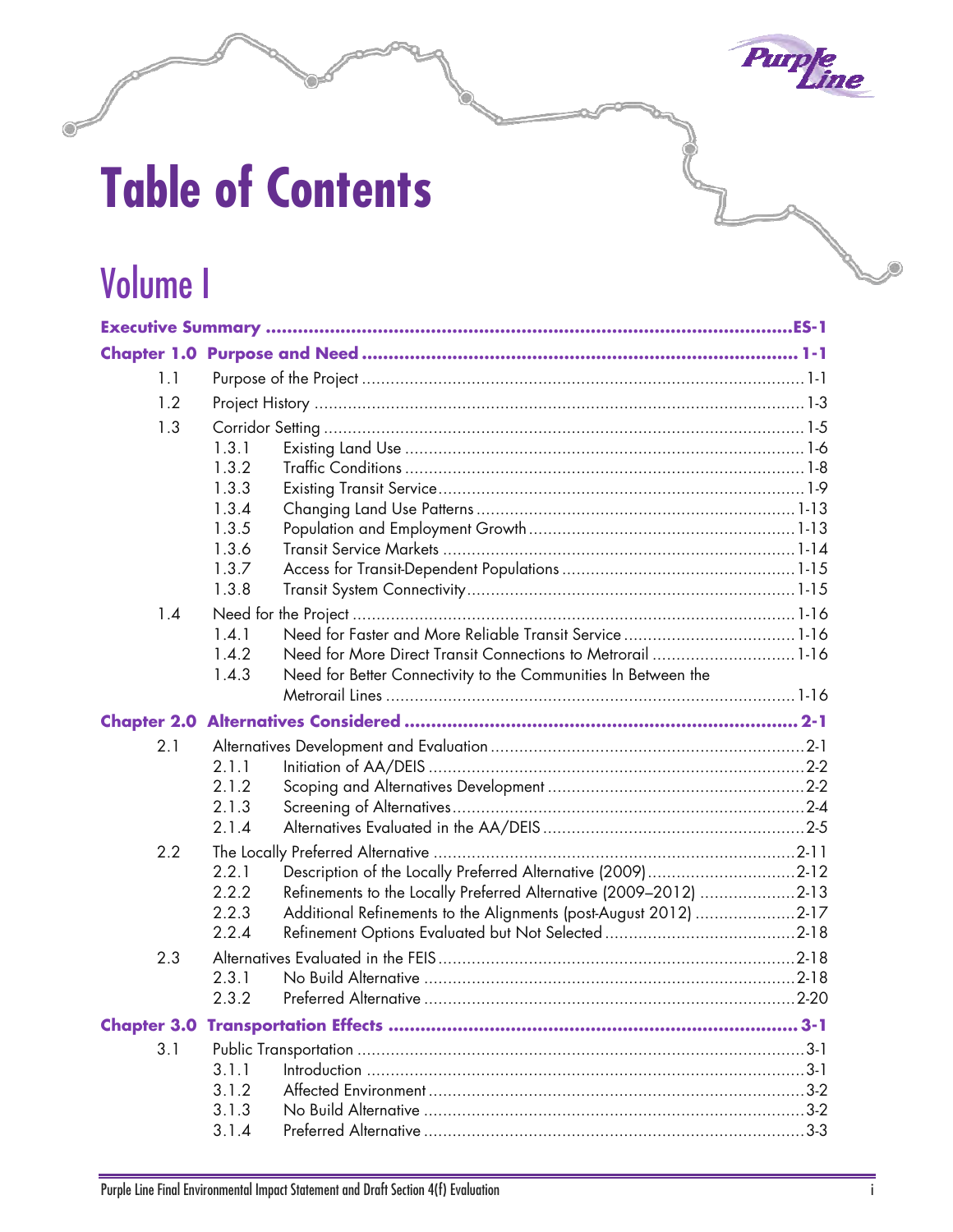| 3.2 | 3.2.1                                                            |  |
|-----|------------------------------------------------------------------|--|
|     | 3.2.2                                                            |  |
|     | 3.2.3                                                            |  |
|     | 3.2.4                                                            |  |
| 3.3 |                                                                  |  |
|     | 3.3.1                                                            |  |
|     | 3.3.2                                                            |  |
|     | 3.3.3                                                            |  |
|     | 3.3.4                                                            |  |
| 3.4 |                                                                  |  |
|     | 3.4.1                                                            |  |
|     | 3.4.2                                                            |  |
|     | 3.4.3                                                            |  |
|     | 3.4.4                                                            |  |
| 3.5 |                                                                  |  |
|     | 3.5.1                                                            |  |
|     | 3.5.2                                                            |  |
|     | 3.5.3                                                            |  |
|     | 3.5.4                                                            |  |
| 3.6 |                                                                  |  |
|     | 3.6.1                                                            |  |
|     | 3.6.2                                                            |  |
|     | 3.6.3                                                            |  |
|     | 3.6.4                                                            |  |
| 3.7 |                                                                  |  |
|     | 3.7.1                                                            |  |
|     | 3.7.2                                                            |  |
|     | 3.7.3                                                            |  |
| 3.8 |                                                                  |  |
|     | Chapter 4.0 Environmental Resources, Impacts, and Mitigation 4-1 |  |
| 4.1 |                                                                  |  |
|     | 4 a 1 a 1 No Build Alternative 4.2                               |  |
|     | 4.1.2                                                            |  |
|     | 4.1.3                                                            |  |
| 4.2 |                                                                  |  |
|     | 4.2.1                                                            |  |
|     | 4.2.2                                                            |  |
|     | 4.2.3                                                            |  |
| 4.3 |                                                                  |  |
|     | 4.3.1                                                            |  |
|     | 4.3.2                                                            |  |
|     | 4.3.3                                                            |  |
| 4.4 |                                                                  |  |
|     | 4.4.1                                                            |  |
|     | 4.4.2                                                            |  |
|     | 4.4.3                                                            |  |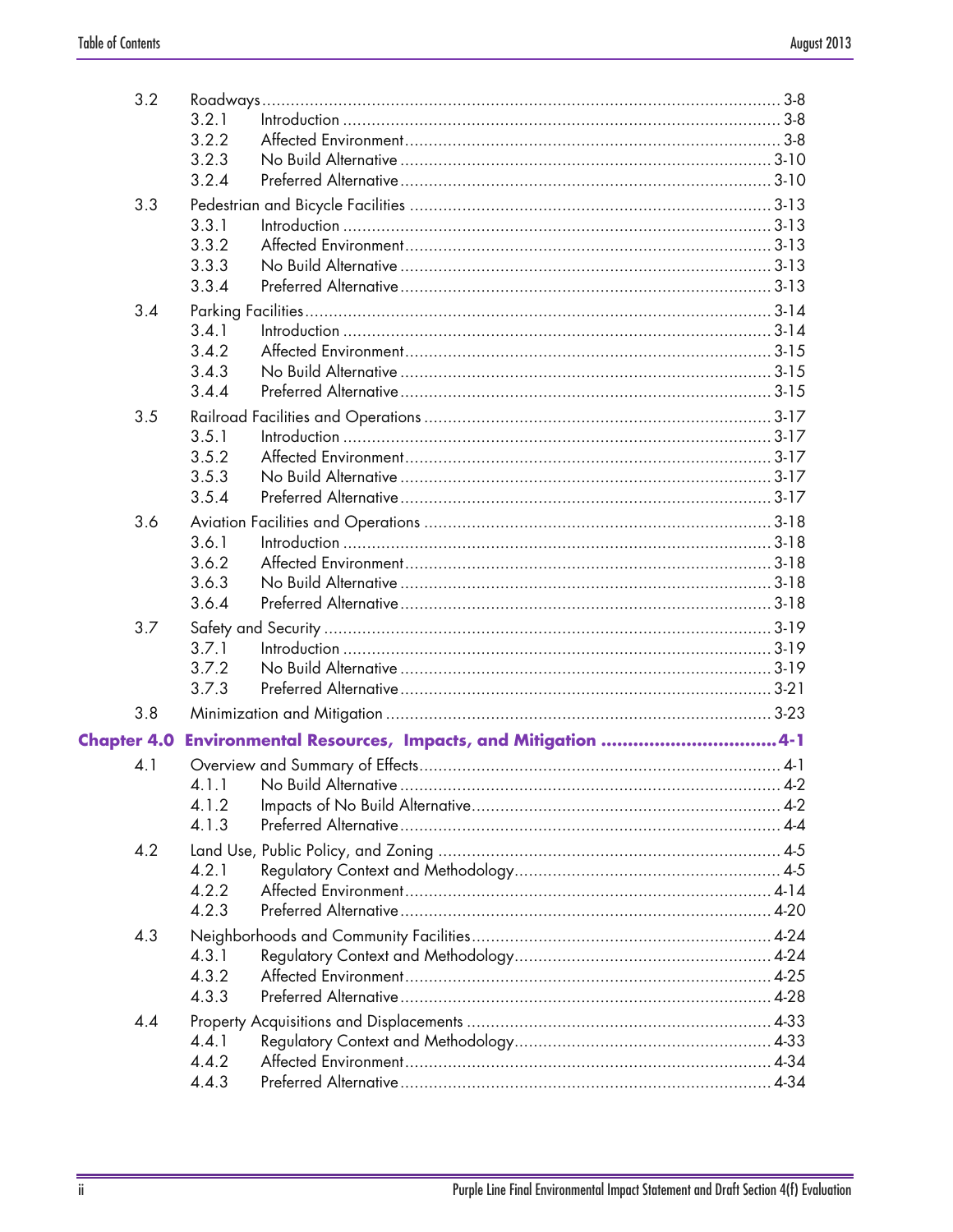| 4.5  |        |  |
|------|--------|--|
|      | 4.5.1  |  |
|      | 4.5.2  |  |
|      | 4.5.3  |  |
| 4.6  |        |  |
|      | 4.6.1  |  |
|      | 4.6.2  |  |
|      | 4.6.3  |  |
| 4.7  |        |  |
|      | 4.7.1  |  |
|      | 4.7.2  |  |
|      | 4.7.3  |  |
| 4.8  |        |  |
|      | 4.8.1  |  |
|      | 4.8.2  |  |
| 4.9  |        |  |
|      | 4.9.1  |  |
|      | 4.9.2  |  |
| 4.10 |        |  |
|      | 4.10.1 |  |
|      | 4.10.2 |  |
|      | 4.10.3 |  |
| 4.11 |        |  |
|      | 4.11.1 |  |
|      | 4.11.2 |  |
|      | 4.11.3 |  |
| 4.12 |        |  |
|      | 4.12.1 |  |
|      | 4.12.2 |  |
|      | 4.12.3 |  |
| 4.13 |        |  |
|      | 4.13.1 |  |
|      | 4 13 2 |  |
|      | 4.13.3 |  |
| 4.14 |        |  |
|      | 4.14.1 |  |
|      | 4.14.2 |  |
|      | 4.14.3 |  |
| 4.15 |        |  |
|      | 4.15.1 |  |
|      | 4.15.2 |  |
|      | 4.15.3 |  |
| 4.16 |        |  |
|      | 4.16.1 |  |
|      | 4.16.2 |  |
|      | 4.16.3 |  |
|      |        |  |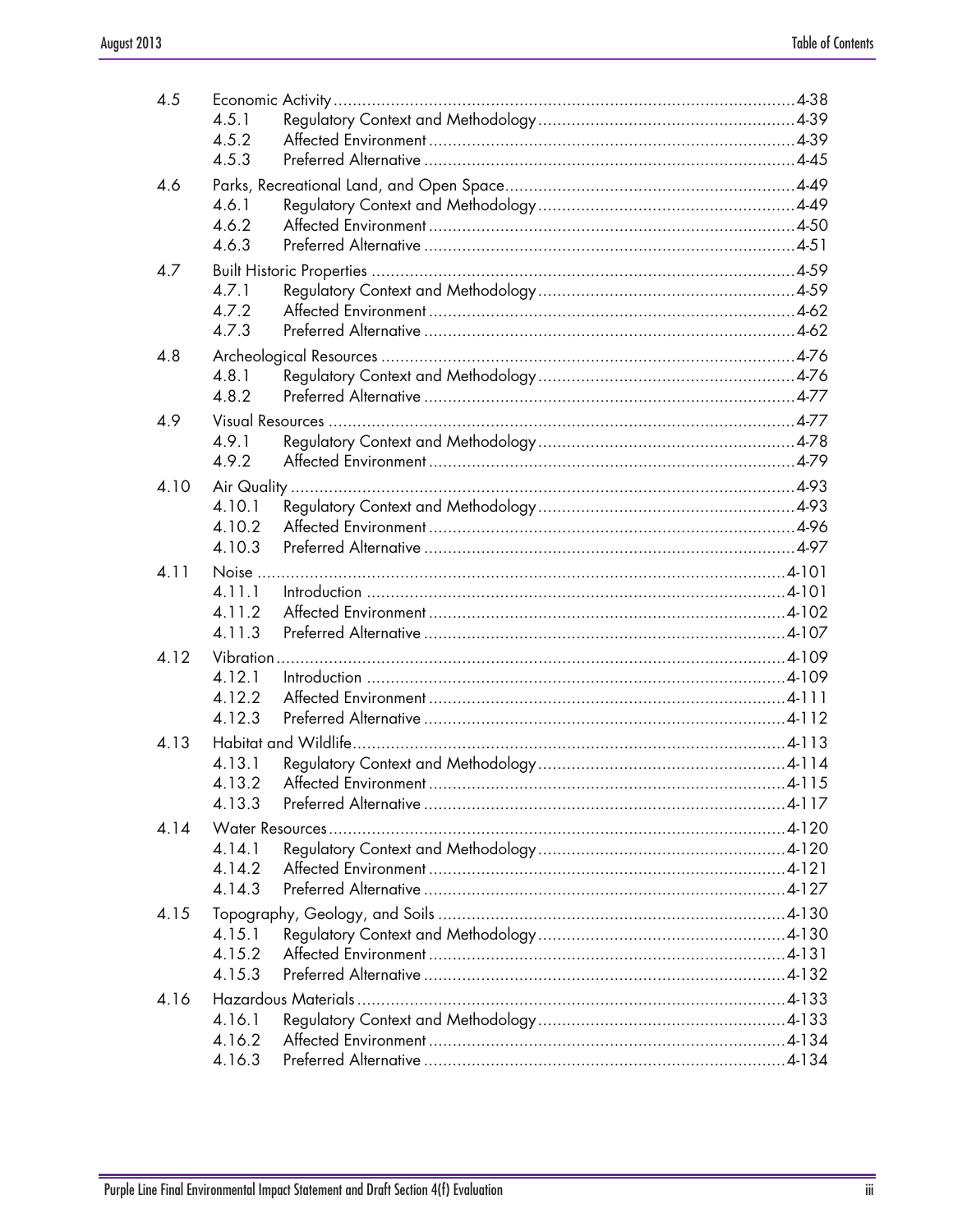|                    | 4.17 |                |                                                                                                                                            |        |
|--------------------|------|----------------|--------------------------------------------------------------------------------------------------------------------------------------------|--------|
|                    |      | 4.17.1         |                                                                                                                                            |        |
|                    |      | 4.17.2         |                                                                                                                                            |        |
|                    |      | 4.17.3         |                                                                                                                                            |        |
|                    | 4.18 |                |                                                                                                                                            |        |
|                    |      | 4.18.1         |                                                                                                                                            |        |
|                    |      | 4.18.2         |                                                                                                                                            |        |
|                    |      | 4.18.3         |                                                                                                                                            |        |
|                    | 4.19 |                |                                                                                                                                            |        |
|                    |      | 4.19.1         |                                                                                                                                            |        |
|                    |      | 4.19.2         |                                                                                                                                            |        |
|                    |      | 4.19.3         | Environmental Justice Populations in the Study Area  4-144                                                                                 |        |
|                    |      | 4.19.4         |                                                                                                                                            |        |
|                    |      | 4.19.5         |                                                                                                                                            |        |
|                    |      | 4.19.6         | Assessment of Potential for "Disproportionally High and Adverse Effects"                                                                   |        |
|                    |      |                |                                                                                                                                            |        |
|                    | 4.20 |                |                                                                                                                                            |        |
| 4.21               |      |                |                                                                                                                                            |        |
|                    |      | 4.21.1         |                                                                                                                                            |        |
|                    | 4.22 |                |                                                                                                                                            |        |
| <b>Chapter 5.0</b> |      |                |                                                                                                                                            |        |
| 5.1                |      |                |                                                                                                                                            |        |
| 5.2                |      |                |                                                                                                                                            |        |
|                    |      | 5.2.1          | Construction Area 1: Bethesda Metro Station to East of Jones Mill Road 5-6                                                                 |        |
|                    |      | 5.2.2          | Construction Area 2: East of Jones Mill Road to East of Lyttonsville Place  5-6                                                            |        |
|                    |      | 5.2.3          | Construction Area 3: East of Lyttonsville Place to West of Georgia                                                                         |        |
|                    |      |                |                                                                                                                                            |        |
|                    |      | 5.2.4          | Construction Area 4: West of Georgia Avenue to University                                                                                  |        |
|                    |      |                | Boulevard-Route 193/Piney Branch Road-Route 3205-8                                                                                         |        |
|                    |      | 5.2.5          | Construction Area 5: University Boulevard to west of West Campus                                                                           |        |
|                    |      |                |                                                                                                                                            |        |
|                    |      | 5.2.6          | Construction Area 6: West of West Campus Dr. Station to Rossborough                                                                        |        |
|                    |      |                | lane                                                                                                                                       | $5-10$ |
|                    |      | 5.2.7<br>5.2.8 | Construction Area 7: Rossborough Lane to East of Haig Drive5-11                                                                            |        |
|                    |      | 5.2.9          | Construction Area 8: East of Haig Drive to Veterans Parkway  5-12<br>Construction Area 9: Veterans Parkway to New Carrollton Station  5-13 |        |
|                    |      | 5.2.10         |                                                                                                                                            |        |
|                    |      | 5.2.11         | Construction Area 11: Glenridge Maintenance Facility 5-13                                                                                  |        |
| 5.3                |      |                |                                                                                                                                            |        |
| 5.4                |      |                |                                                                                                                                            |        |
|                    |      |                |                                                                                                                                            |        |
| <b>Chapter 6.0</b> |      |                |                                                                                                                                            |        |
| 6.1                |      |                |                                                                                                                                            |        |
|                    |      | 6.1.1          |                                                                                                                                            |        |
|                    |      | 6.1.2          |                                                                                                                                            |        |
|                    |      | 6.1.3<br>6.1.4 |                                                                                                                                            |        |
|                    |      | 6.1.5          |                                                                                                                                            |        |
|                    |      |                |                                                                                                                                            |        |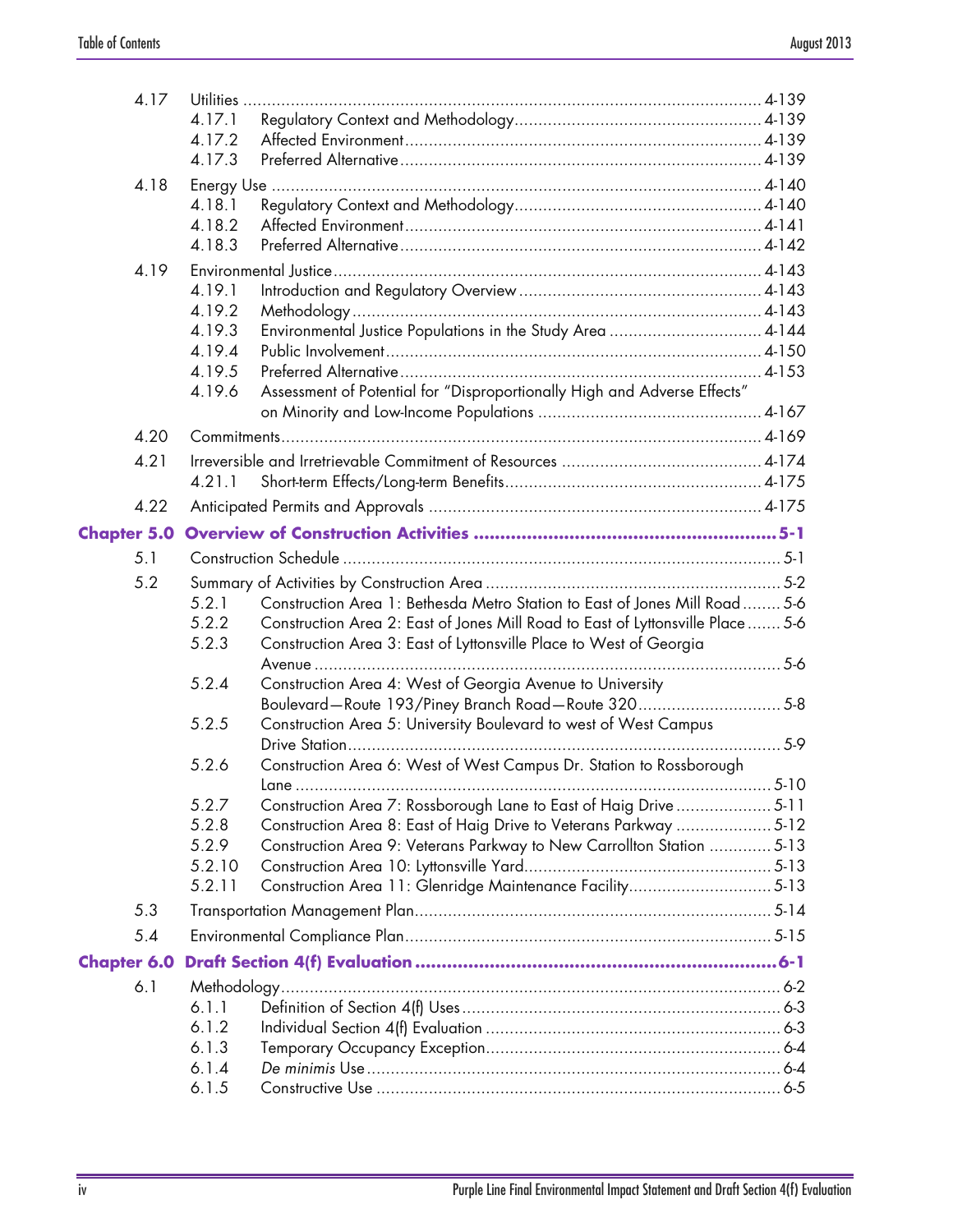| 6.2                |                  |                                                                            |  |
|--------------------|------------------|----------------------------------------------------------------------------|--|
|                    | 6.2.1<br>6.2.2   |                                                                            |  |
|                    | 6.2.3            | Need for Better Connectivity to the Communities In Between the             |  |
|                    |                  |                                                                            |  |
| 6.3                |                  |                                                                            |  |
|                    | 6.3.1            |                                                                            |  |
|                    | 6.3.2            | Refinements since the AA/DEIS and Preliminary Section 4(f) Evaluation 6-20 |  |
| 6.4                |                  |                                                                            |  |
|                    | 6.4.1            |                                                                            |  |
|                    | 6.4.2<br>6.4.3   |                                                                            |  |
|                    |                  |                                                                            |  |
| 6.5                |                  |                                                                            |  |
|                    | 6.5.1            |                                                                            |  |
| 6.6                |                  |                                                                            |  |
| <b>Chapter 7.0</b> |                  |                                                                            |  |
| 7.1                |                  |                                                                            |  |
|                    | 7.1.1            |                                                                            |  |
|                    | 7.1.2            |                                                                            |  |
|                    | 7.1.3            | Past, Present, and Reasonably Foreseeable Future Projects 7-5              |  |
| 7.2                |                  |                                                                            |  |
|                    | 7.2.1            |                                                                            |  |
|                    | 7.2.2<br>7.2.3   |                                                                            |  |
|                    | 7.2.4            |                                                                            |  |
|                    | 7.2.5            | Silver Spring Transit Center and Silver Spring Library Stations 7-12       |  |
|                    | 7.2.6            |                                                                            |  |
|                    | 7.2.7            |                                                                            |  |
|                    | 7.2.8            |                                                                            |  |
|                    | 7.2.9            | Takoma/Langley Transit Center and Riggs Road Stations7-14                  |  |
|                    | 7.2.10           | Adelphi Road/West Campus, UM Campus Center, and East Campus                |  |
|                    |                  |                                                                            |  |
|                    | 7.2.11<br>7.2.12 |                                                                            |  |
|                    | 7.2.13           |                                                                            |  |
|                    | 7.2.14           |                                                                            |  |
|                    | 7.2.15           |                                                                            |  |
| 7.3                |                  |                                                                            |  |
|                    | 7.3.1            |                                                                            |  |
|                    | 7.3.2            |                                                                            |  |
|                    | 7.3.3            |                                                                            |  |
|                    | 7.3.4            |                                                                            |  |
|                    | 7.3.5            |                                                                            |  |
|                    | 7.3.6            |                                                                            |  |
|                    | 7.3.7            |                                                                            |  |
| 7.4                |                  |                                                                            |  |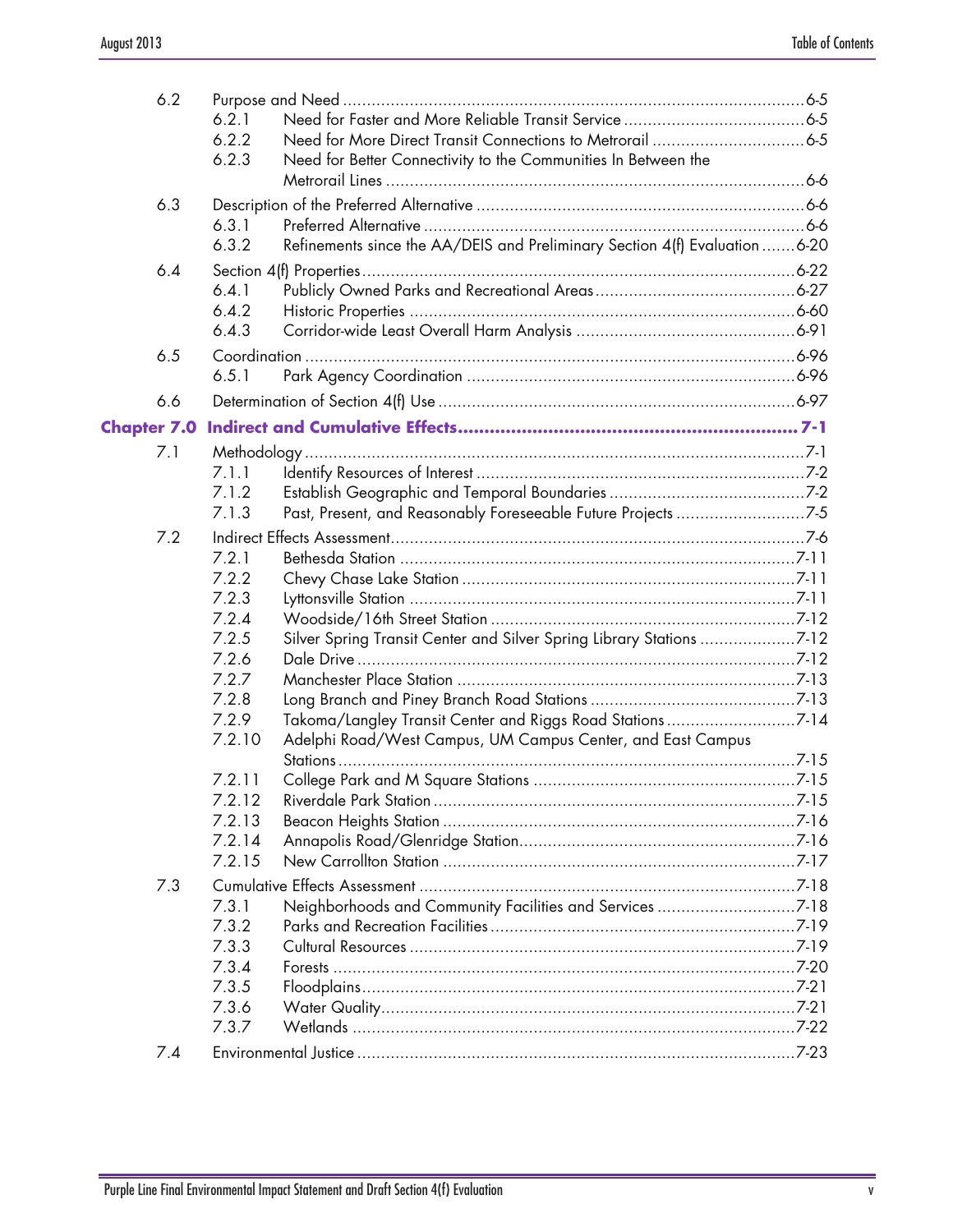| 8.1                |                                                                                        |  |
|--------------------|----------------------------------------------------------------------------------------|--|
|                    | 8.1.1                                                                                  |  |
|                    | 8.1.2                                                                                  |  |
|                    | 8.1.3                                                                                  |  |
|                    | Newsletters, Fact Sheets, Brochures, and Electronic Media  8-3<br>8.1.4                |  |
|                    | 8.1.5<br>General Community Outreach/Neighborhood Events  8-3                           |  |
|                    | 8.1.6                                                                                  |  |
| 8.2                |                                                                                        |  |
|                    | 8.2.1                                                                                  |  |
|                    | 8.2.2                                                                                  |  |
| 8.3                |                                                                                        |  |
|                    | 8.3.1                                                                                  |  |
| 8.4                |                                                                                        |  |
| 8.5                |                                                                                        |  |
| <b>Chapter 9.0</b> |                                                                                        |  |
| 9.1                |                                                                                        |  |
|                    | Provide Faster, More Direct, and More Reliable East-West Transit<br>9.1.1              |  |
|                    |                                                                                        |  |
|                    | Provide Better Connections to Metrorail Services Located in the Corridor  9-3<br>9.1.2 |  |
|                    | 9.1.3<br>Improve Connectivity to the Communities in the Corridor Between the           |  |
|                    |                                                                                        |  |
| 9.2                |                                                                                        |  |
| 9.3                |                                                                                        |  |
|                    | 9.3.1                                                                                  |  |
|                    | 9.3.2                                                                                  |  |
|                    | 9.3.3                                                                                  |  |

#### Figures

| Figure 2-3. Comparison of Bethesda Central Business District and WRNMMC Travel Markets 2-9    |  |
|-----------------------------------------------------------------------------------------------|--|
| Figure 2-4. Bethesda Station, Trail, and Connections to Metrorail Station under the LPA  2-12 |  |
|                                                                                               |  |
|                                                                                               |  |
|                                                                                               |  |
|                                                                                               |  |
|                                                                                               |  |
|                                                                                               |  |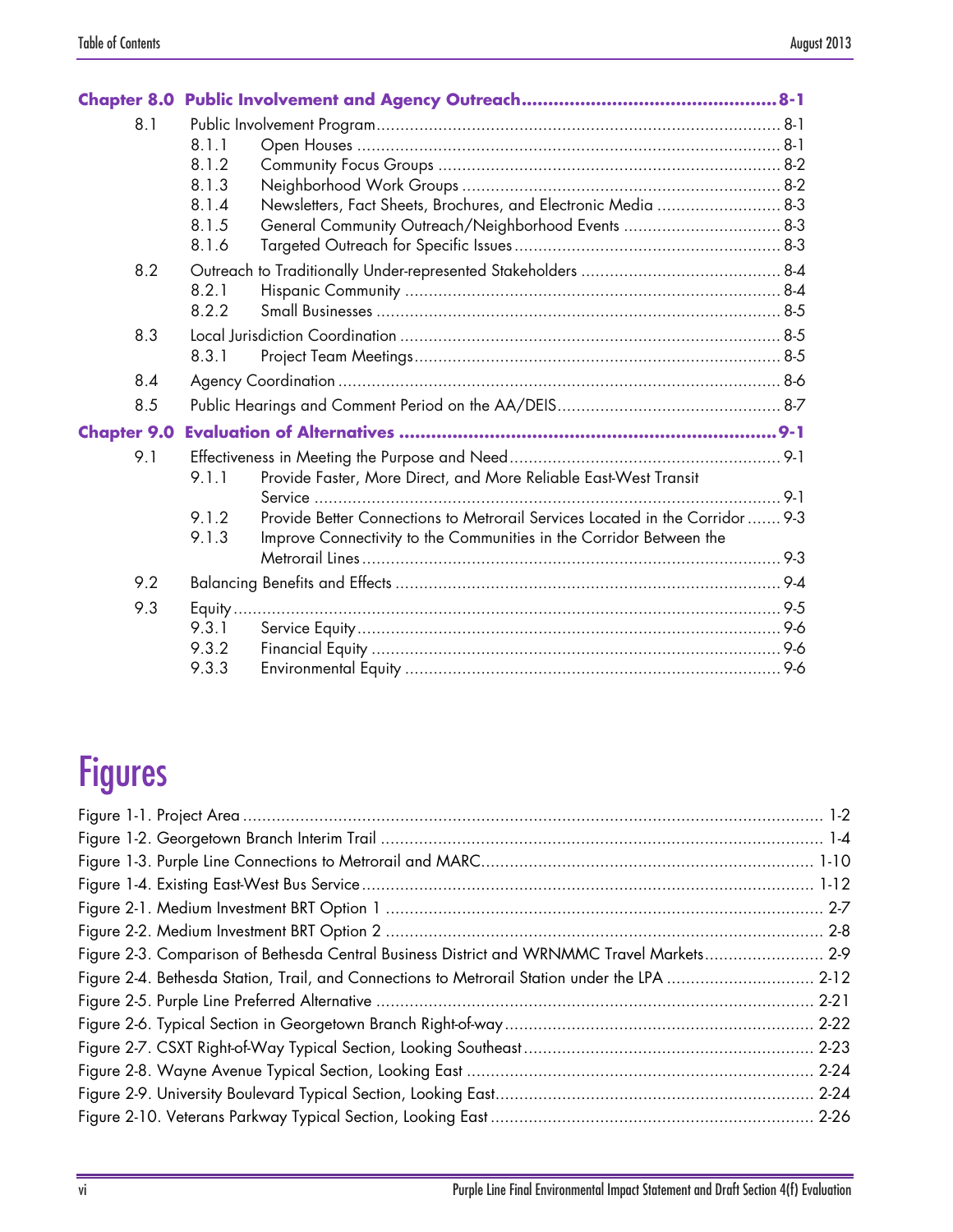| Figure 2-19. Fixed-Termination Single Contact Wire Sharing a Pole with Street Lights 2-34             |  |
|-------------------------------------------------------------------------------------------------------|--|
|                                                                                                       |  |
|                                                                                                       |  |
|                                                                                                       |  |
| Figure 4-4. Maryland Historical Trust/National Register Eligible or Listed Properties 4-63            |  |
|                                                                                                       |  |
| Figure 4-6. Columbia Country Club Looking North from the Georgetown Branch Interim Trail 4-79         |  |
|                                                                                                       |  |
| Figure 4-8. Rock Creek Stream Valley Park Looking South from the Georgetown Branch Interim Trail 4-79 |  |
| Figure 4-9. CSX Corridor along Talbot Avenue-Rosemary Hills Elementary School in Background 4-80      |  |
|                                                                                                       |  |
|                                                                                                       |  |
|                                                                                                       |  |
|                                                                                                       |  |
|                                                                                                       |  |
| Figure 4-14. Near Riverdale Park Looking East at the Intersection of Kenilworth Avenue and East West  |  |
|                                                                                                       |  |
|                                                                                                       |  |
|                                                                                                       |  |
|                                                                                                       |  |
|                                                                                                       |  |
|                                                                                                       |  |
|                                                                                                       |  |
|                                                                                                       |  |
|                                                                                                       |  |
|                                                                                                       |  |
|                                                                                                       |  |
|                                                                                                       |  |
|                                                                                                       |  |
| Figure 4-27. Representative Noise and Vibration Monitoring and Assessment Locations 4-103             |  |
|                                                                                                       |  |
|                                                                                                       |  |
| Figure 4-30. Consumption of Total Energy by Sector, 2009, U.S. and Maryland  4-141                    |  |
|                                                                                                       |  |
| Figure 4-32. Environmental Justice Populations within Study Area by Block Group  4-151                |  |
|                                                                                                       |  |
|                                                                                                       |  |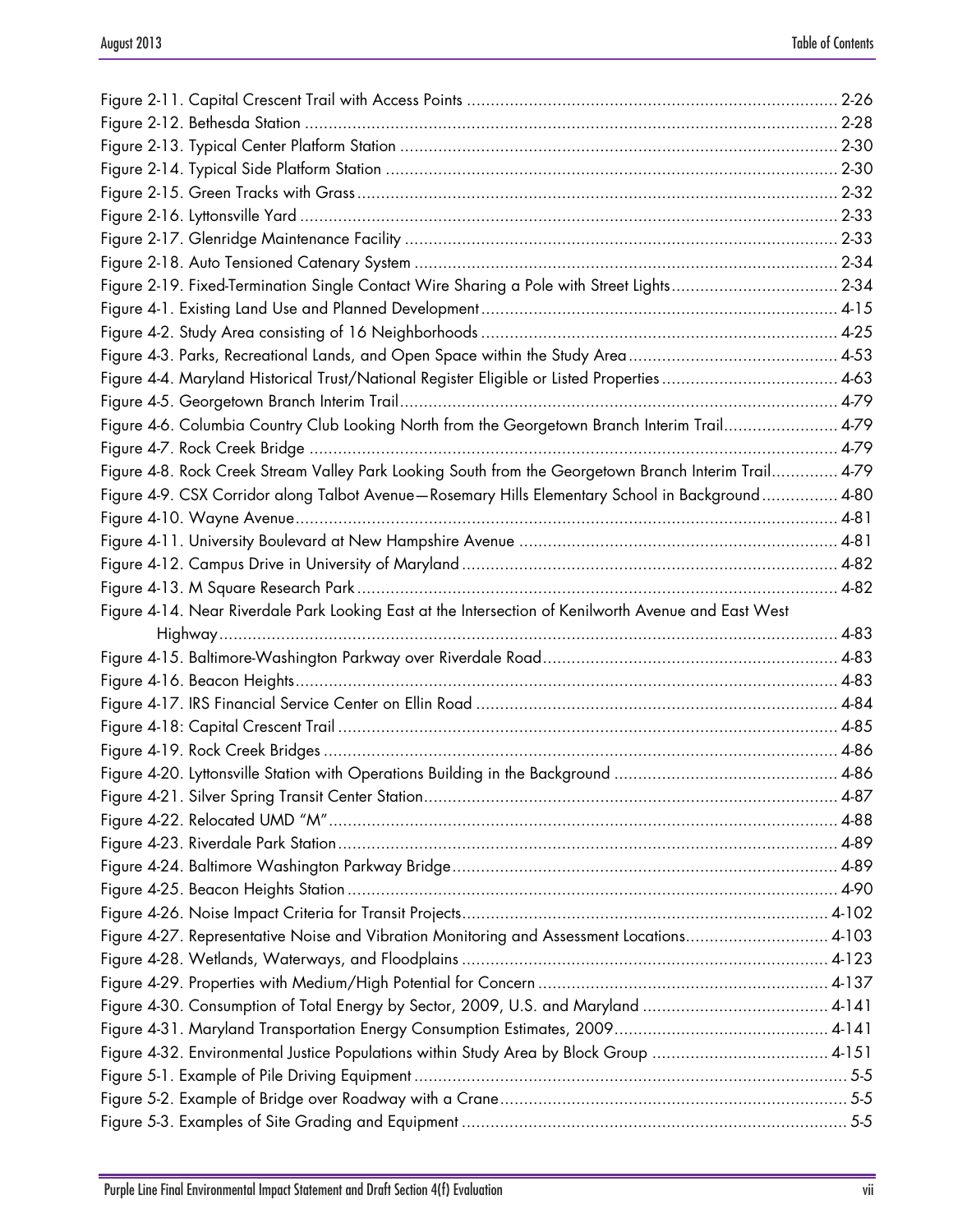| Figure 6-18. Rock Creek Stream Valley Park and Rock Creek National Recreational Trail  6-31   |  |
|-----------------------------------------------------------------------------------------------|--|
|                                                                                               |  |
| Figure 6-20. Sligo Creek Stream Valley Park and Sligo Creek National Recreational Trail  6-33 |  |
|                                                                                               |  |
|                                                                                               |  |
|                                                                                               |  |
|                                                                                               |  |
|                                                                                               |  |
|                                                                                               |  |
|                                                                                               |  |
|                                                                                               |  |
|                                                                                               |  |
|                                                                                               |  |
|                                                                                               |  |
|                                                                                               |  |
|                                                                                               |  |
|                                                                                               |  |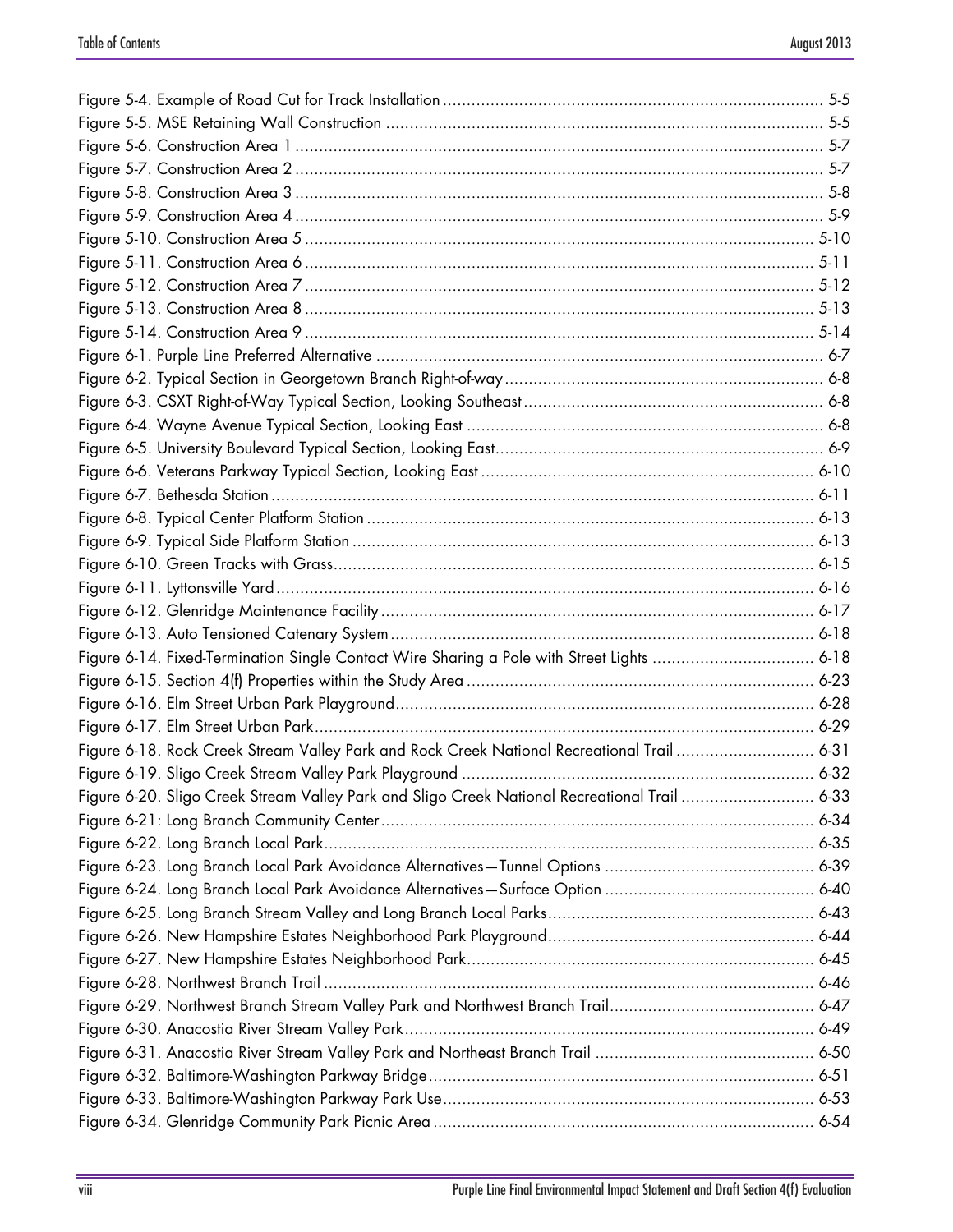| Figure 7-1. Indirect and Cumulative Effects Geographic Boundaries and Projected Growth Areas 7-3 |  |
|--------------------------------------------------------------------------------------------------|--|

# Tables

| Table 1-3. Average Scheduled Transit Travel Times on Existing Services during Peak Hours, 2012  1-11 |  |
|------------------------------------------------------------------------------------------------------|--|
|                                                                                                      |  |
|                                                                                                      |  |
|                                                                                                      |  |
|                                                                                                      |  |
|                                                                                                      |  |
|                                                                                                      |  |
|                                                                                                      |  |
|                                                                                                      |  |
|                                                                                                      |  |
|                                                                                                      |  |
|                                                                                                      |  |
|                                                                                                      |  |
|                                                                                                      |  |
| Table 3-6. Levels of Service at Intersections along the Alignment that would operate at or Exceeding |  |
|                                                                                                      |  |
|                                                                                                      |  |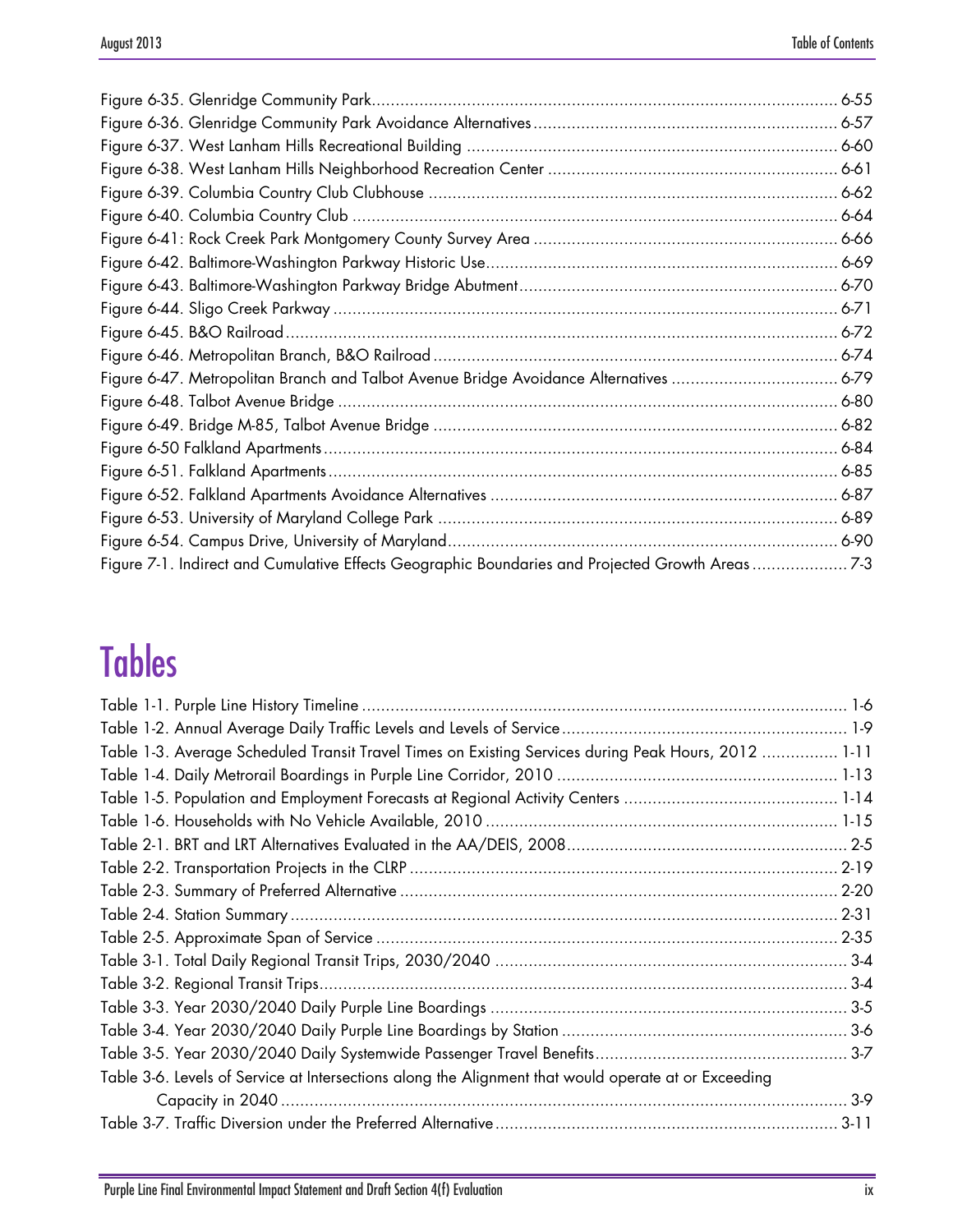| Table 3-9. Change in Vehicle Trips in the Corridor where the Change Is Appreciable, Compared to No         |  |
|------------------------------------------------------------------------------------------------------------|--|
|                                                                                                            |  |
|                                                                                                            |  |
|                                                                                                            |  |
|                                                                                                            |  |
|                                                                                                            |  |
|                                                                                                            |  |
|                                                                                                            |  |
|                                                                                                            |  |
|                                                                                                            |  |
|                                                                                                            |  |
|                                                                                                            |  |
|                                                                                                            |  |
|                                                                                                            |  |
|                                                                                                            |  |
|                                                                                                            |  |
|                                                                                                            |  |
| Table 4-13. Employment Projections by Employment Category and Geographic Area, 2010-2040  4-43             |  |
|                                                                                                            |  |
| Table 4-15. Regional Operations and Maintenance Jobs, Earnings, and Output Created Annually by the         |  |
|                                                                                                            |  |
| Table 4-16. Tax Revenue Effects Resulting from Preferred Alternative Displacements 4-46                    |  |
|                                                                                                            |  |
| Table 4-17. Regional Jobs, Earnings, and Output Created by Capital Expenditures of the Preferred           |  |
|                                                                                                            |  |
|                                                                                                            |  |
|                                                                                                            |  |
|                                                                                                            |  |
|                                                                                                            |  |
|                                                                                                            |  |
|                                                                                                            |  |
|                                                                                                            |  |
|                                                                                                            |  |
|                                                                                                            |  |
|                                                                                                            |  |
|                                                                                                            |  |
|                                                                                                            |  |
| Table 4-30. Ground-Borne Vibration and Ground-Borne Noise Impact Criteria for General Assessment 4-110     |  |
|                                                                                                            |  |
| Table 4-32. Fish and Macroinvertebrate Community and Physical Habitat Data in Study Area Watersheds  4-116 |  |
|                                                                                                            |  |
|                                                                                                            |  |
|                                                                                                            |  |
| Table 4-37. Characteristics of the Naturally Occurring Soils within the Study Area  4-131                  |  |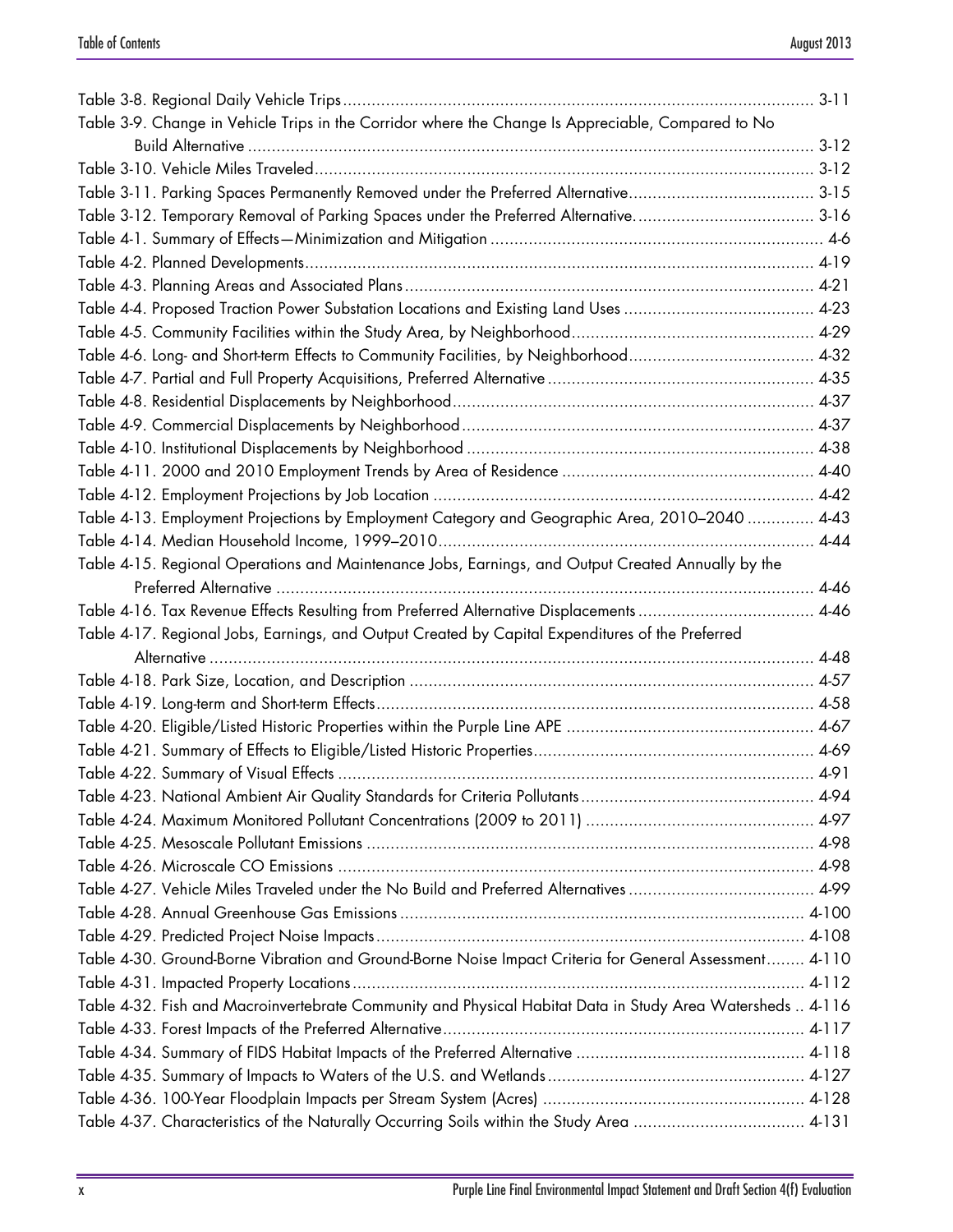| Table 4-38. Potential for Concern-Ranking Criteria and Number of Sites within Study Area  4-135          |  |
|----------------------------------------------------------------------------------------------------------|--|
|                                                                                                          |  |
|                                                                                                          |  |
|                                                                                                          |  |
|                                                                                                          |  |
|                                                                                                          |  |
|                                                                                                          |  |
|                                                                                                          |  |
| Table 4-46: Minority and Poverty Characteristics by Census Tract and Block Group 4-146                   |  |
|                                                                                                          |  |
|                                                                                                          |  |
|                                                                                                          |  |
|                                                                                                          |  |
|                                                                                                          |  |
|                                                                                                          |  |
|                                                                                                          |  |
| Table 4-54. Anticipated Permits and Approvals Required for the Preferred Alternative  4-176              |  |
|                                                                                                          |  |
|                                                                                                          |  |
|                                                                                                          |  |
|                                                                                                          |  |
|                                                                                                          |  |
| Table 6-4. Section 4(f) Properties Identified in the AA/DEIS Not Used by the Preferred Alternative 6-20  |  |
|                                                                                                          |  |
|                                                                                                          |  |
|                                                                                                          |  |
|                                                                                                          |  |
|                                                                                                          |  |
|                                                                                                          |  |
| Table 7-3. Overall Cumulative Effects Study Area 2010-2040 Population and Employment Projections7-5      |  |
| Table 7-4. Present and Reasonably Foreseeable Future Projects within the Indirect and Cumulative Effects |  |
|                                                                                                          |  |
| Table 7-5. Present and Reasonably Foreseeable Future Public Projects within the Cumulative Effects Study |  |
|                                                                                                          |  |
|                                                                                                          |  |
|                                                                                                          |  |
|                                                                                                          |  |
| Table 7-9. Wetland Status and Trends of Tributary Basins within Cumulative Effects Study Area between    |  |
|                                                                                                          |  |
|                                                                                                          |  |
| Table 7-11. Environmental Justice Characteristics in the Cumulative Effects Study Area 7-23              |  |
|                                                                                                          |  |
|                                                                                                          |  |